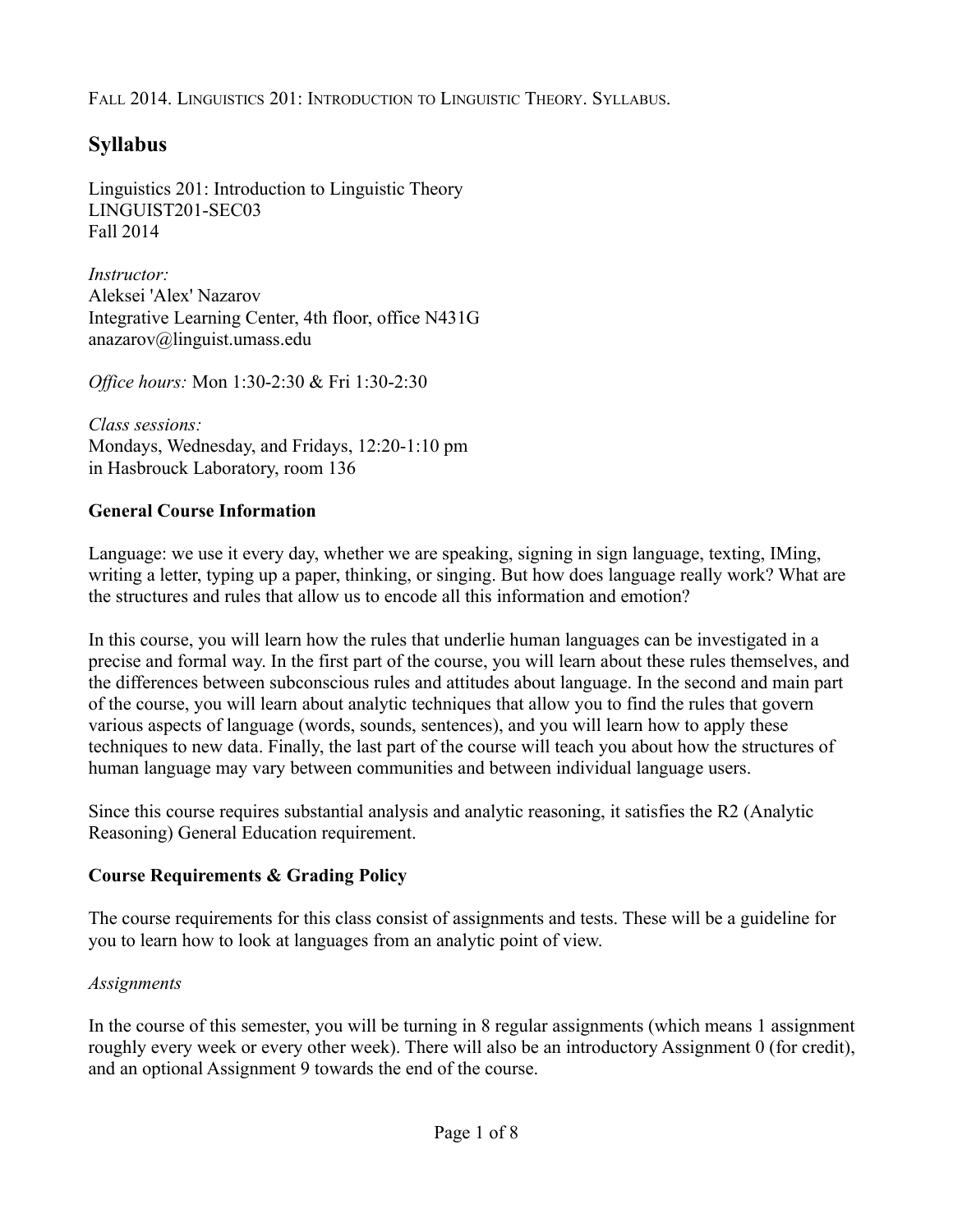Unless specified otherwise, assignments must be handed in by the beginning of class on the designated due date, and **in person**.

In the case of extraordinary circumstances, you may turn in the assignment one session later. In that case, you should give me a note in person (or through e-mail) by the beginning of class on the designated due date, saying that you will turn in the assignment during the next class session. I will accept such late submissions up to a total of three times per student during this semester.

No submissions will be accepted after one class session has elapsed since the deadline.

#### *Tests*

There will also be 3 tests: 2 midterm exams (one in early October and one in early November) as well as 1 final exam during the final examination period. All tests will be held in our classroom (Hasbrouck 136). The midterms will take place during class sessions, while the final exam is scheduled for 1:00-3:00 pm on Monday, December 8.

There will be no regular make-up dates for tests. However, if you cannot make it to class on one of the test dates due to special circumstances, and if you let me know in advance, we can find an alternative date for you to take the test.

All tests will be cumulative: the material to study for each test will consist of recent material as well as everything that was studied for previous tests.

### *Weighting*

Tests will be weighted more heavily than assignments. Specifically, all assignment scores together will make up 1/3 of your grade, the midterms combined are another 1/3 of your grade, and the score for the final will provide the remaining 1/3.

| Proportion of final grade $\vert$ Component |               |
|---------------------------------------------|---------------|
| 1/3                                         | 8 Assignments |
| 1/3                                         | 2 Midterms    |
| 1/3                                         | 1 Final exam  |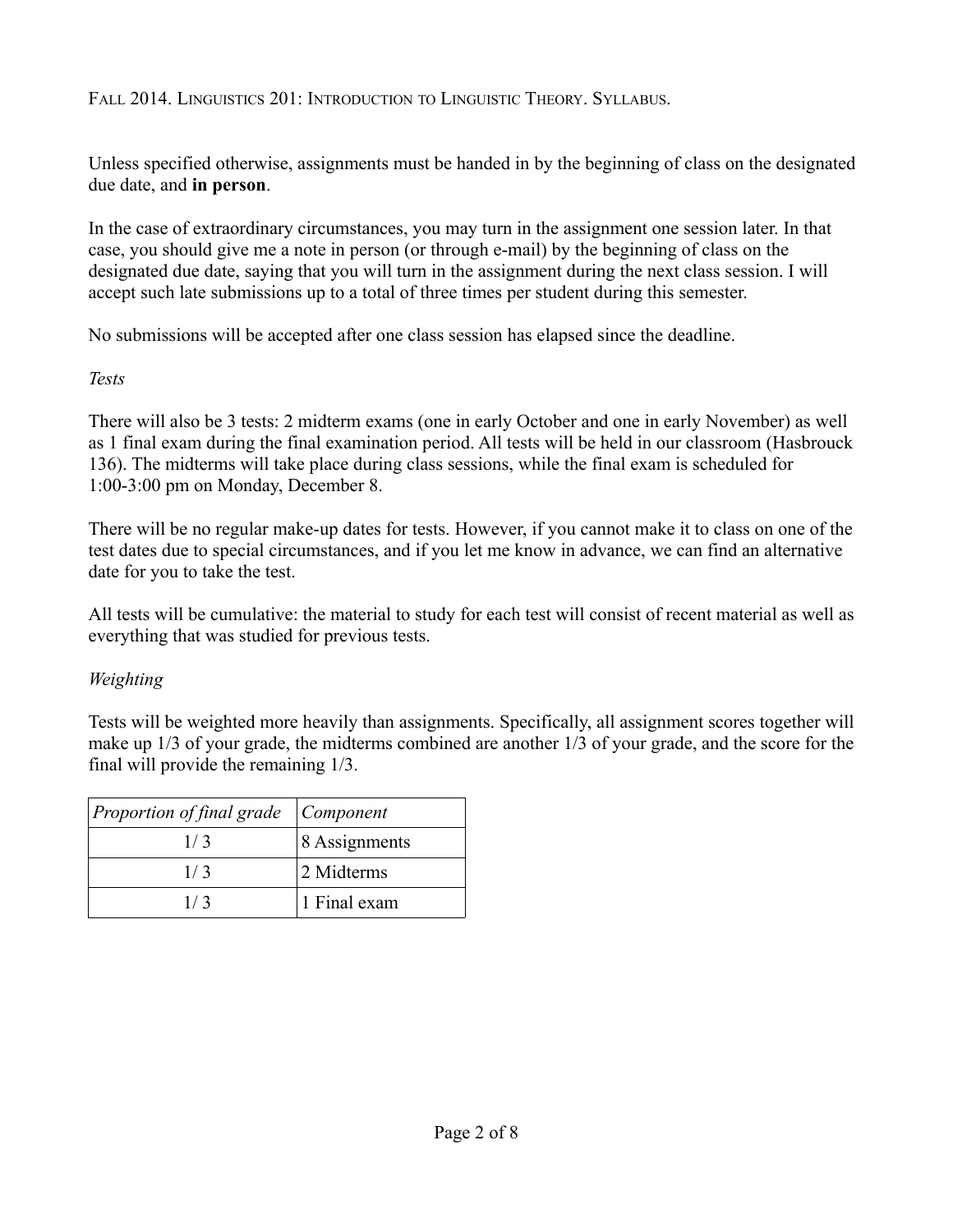### *Determining Letter Grades*

Letter grades will be determined from point percentages according to the following grading scale:

| Point percentage | Letter grade |
|------------------|--------------|
| 100-92%          | A            |
| 91-89%           | $A -$        |
| 88-87%           | $_{\rm B+}$  |
| 86-82%           | B            |
| 81-79%           | $B-$         |
| 78-77%           | $C+$         |
| 76-72%           | C            |
| 71-69%           | $C-$         |
| 68-67%           | $D+$         |
| 66-59%           | D            |
| 58-0%            | F            |

### **Extra credit**

Extra credit for this course may be earned through participation in experiments run by linguists at UMass. These experiments will teach you more about questions that are asked in linguistics, and will advance our scientific knowledge about human language. More information about sign-up and other matters will be given in due time.

You may participate in as many experiments as you would like, and every experiment counts towards 5 points on top of your assignment scores.

# **Readings**

Reading is assigned for most weeks, and should be completed by Monday of the week for which the reading is assigned. The readings do not cover everything that is said in class and that you will have to know for assignments and tests, but provide general background information which will be helpful in preparing for these assignments and tests.

### **Class materials and Moodle**

All class materials, including readings and in-class materials such as lecture outlines, slides, and handouts, will be available on Moodle (moodle.umass.edu). No textbook is required. You should have access to the Moodle page for this course if you are signed up for the course on SPIRE. If you have any trouble accessing the Moodle page, please let me know as soon as possible.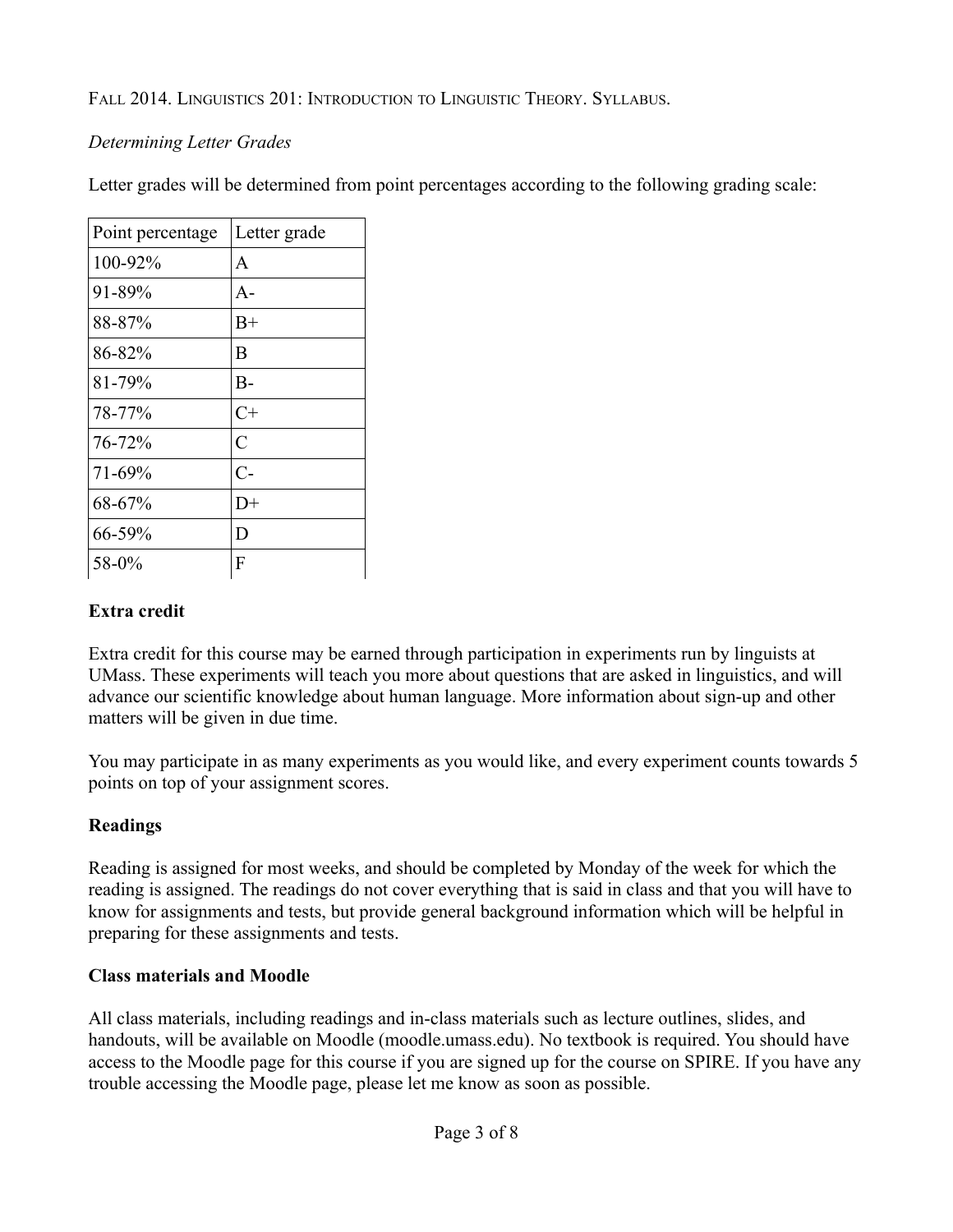### **Attendance**

Success in this course only comes with a sufficient amount of practice in the analytic techniques that you will be presented with, and it is in class that you will learn about and practice these techniques. Reading materials (uploaded weekly) and in-class materials (uploaded at irregular intervals) will not provide a full summary of what was said in class.

Passing this class requires full attendance and full attention. If you anticipate having to miss many class sessions this semester due to workload from other courses or due to other reasons, the best option may be to take this class at a later time.

### **Appointments and Office Hours**

If you have questions about the homework or a test, general questions about the course, or just some interesting idea about language you would like to share – please always feel free to come by during office hours (Mo 1:30-2:30 and Fr 1:30-2:30). There is no need to make an appointment, just come by my office (Integrative Learning Center, office N431G)!

If you would prefer some other time, I am also always more than happy to meet with you. Just send me an e-mail, or come to me before or after class, to make an appointment.

#### **Academic Honesty**

As in any class at the University of Massachusetts, the university's policy concerning academic honesty applies, which can be found at:

http://www.umass.edu/dean\_students/codeofconduct/acadhonesty/index.php

For assignments, working together on solving problem sets is encouraged. However, answers must be written up individually: no duplicates of another student's writeup with your name on it will be accepted. Working together on tests is **never** allowed.

Should I discover that you cheated in any way or form on a test or assignment, you will receive zero points for that test or assignment, and an informal report will be made to the University's Academic Honesty Board. If you are caught cheating more than once, or if the cheating is unusually serious, this will result in an F for the course and a formal report to the Academic Honesty Board. You have the right to appeal any charge of academic dishonesty, as explained on the website given above. I would be glad to answer any further questions you might have about the academic honesty policy.

A note: if you are so lost with an assignment that you are tempted to copy someone else's, you should stop and contact me for extra help. Some questions can be handled via e-mail, but I also have office hours specifically for this purpose (Mon & Fri 1:30-2:30), during which you can drop in without necessarily having to contact me first; if those times do not work for you, contact me to make an appointment.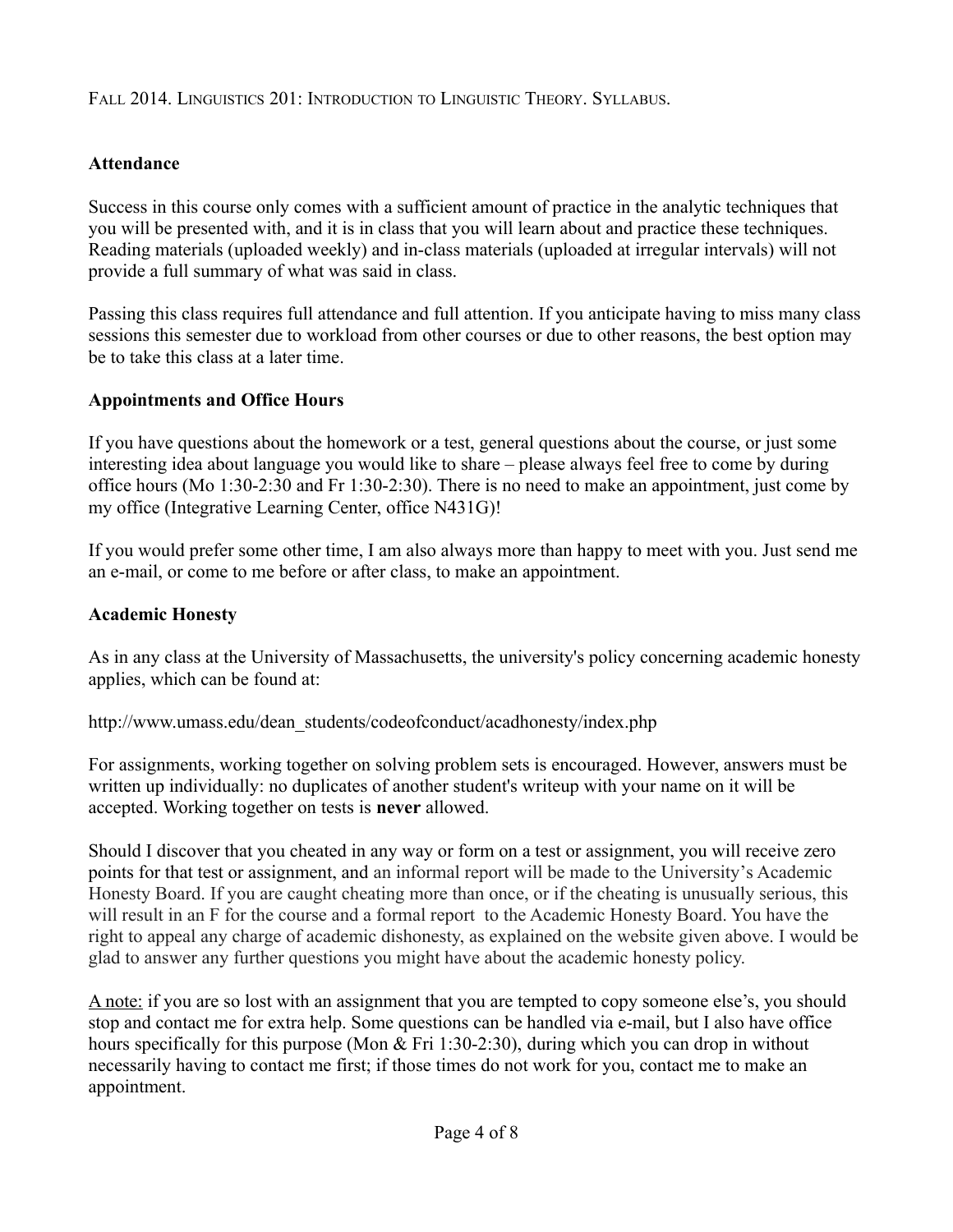#### **Accommodations at UMass**

Many accommodations are available at the University to ensure that students with disabilities participate fully in academic and student life. For information about course accommodation due to disability, contact Disability Services:

Phone (V/TTY): 413-545-0892 Fax: 413-577-0122 E-mail: ds@educ.umass.edu http://www.umass.edu/disability/students.html

If you have a physical, psychological, or learning disability on file with Disability Services, you may be eligible for accommodations in this course. If you have a documented disability and require accommodations, please let me know as soon as possible.

#### **Some important dates**

| Monday,               | December 8   | Final Exam (in regular classroom, 1:00-3:00 PM) |
|-----------------------|--------------|-------------------------------------------------|
| Friday,               | November 28  | No Class (Thanksgiving Break)                   |
| Wednesday,            | November 12  | No Class (Tuesday Schedule)                     |
| Wednesday, November 5 |              | <b>Midterm 2</b>                                |
| Wednesday,            | October 15   | No Class                                        |
| Tuesday,              | October 14   | Midterm 1                                       |
| Monday,               | October 13   | No Class (Columbus Day)                         |
| Monday,               | September 15 | Last day of Add/Drop period                     |

See the following pages for a full course calendar.

### **Bibliography**

Green, Lisa. 2002. *A Descriptive Study of African American English: Research in Linguistics and Education*. Qualitative Studies in Education, 15, 6, 673-690.

Hockett, Charles F. 1958. *A Course in Modern Linguistics*. New York: The Macmillan Company.

Johnson, Kyle. *Syllables*. From course materials for Linguistics 201.

O'Grady, William; John Archibald, Mark Aronoff & Janie Rees-Miller. 2010. *Contemporary Linguistics: An Introduction*. Edition 6. Boston/New York: Bedford St. Martin.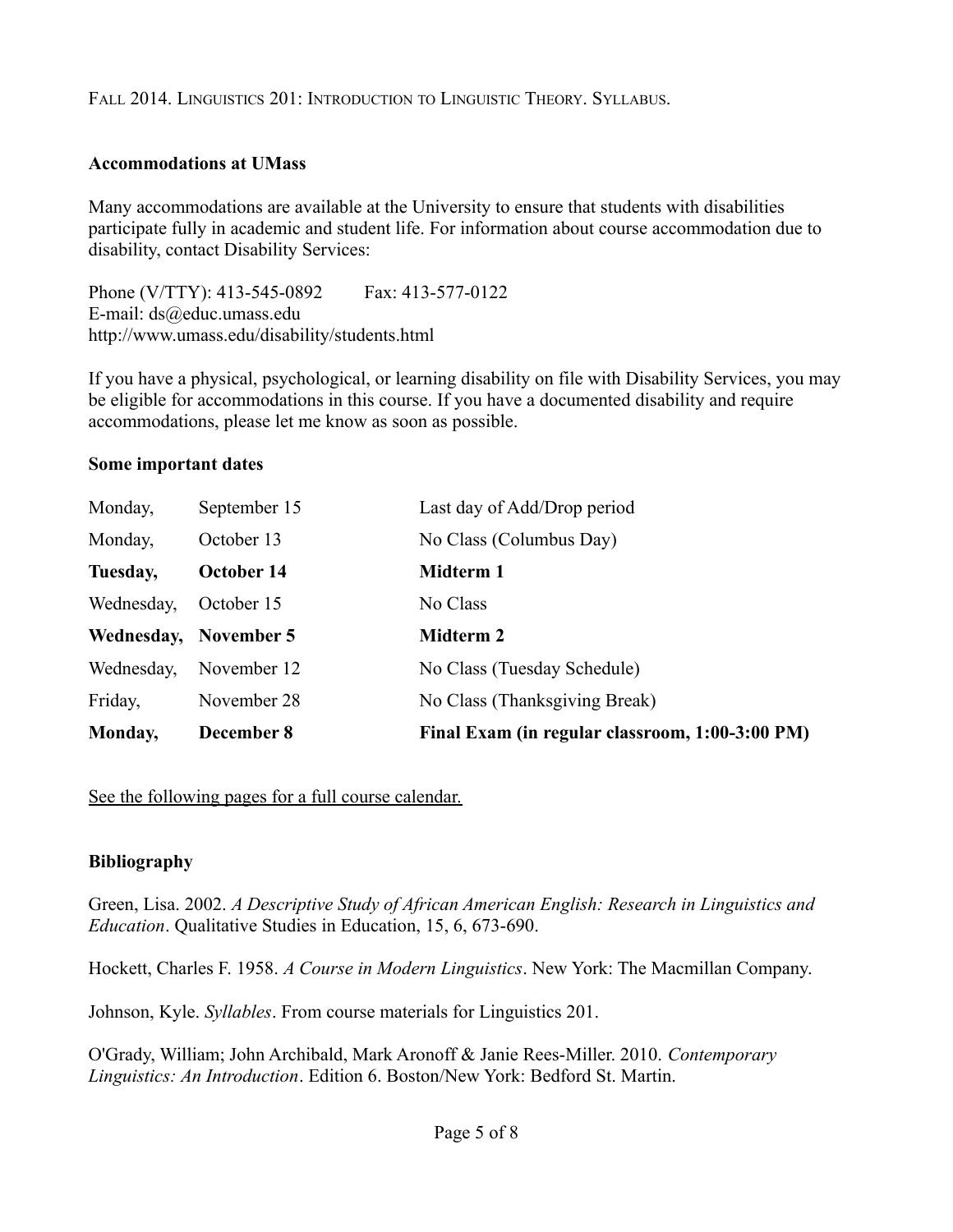### **Course Schedule**

(Will change!)

| <b>DATE</b>       | TOPIC/EVENT                                       | WHAT IS DUE?                                                |
|-------------------|---------------------------------------------------|-------------------------------------------------------------|
|                   | 1. Introduction: Rules of Language                |                                                             |
| Week 1            |                                                   |                                                             |
| Wed, September 3  | Introduction                                      |                                                             |
| Fri, September 5  | Descriptive vs. prescriptive rules                |                                                             |
| Week 2            |                                                   |                                                             |
| Mon, September 8  | Subconscious knowledge of<br>language             | Reading: Language Files, Ch. 1.3 & 10.3<br>Assignment 0 due |
|                   | 2. Analyzing Language                             |                                                             |
|                   | 2a. Morphology (word structure)                   |                                                             |
| Wed, September 10 | Morphology: the building blocks<br>of words       |                                                             |
| Fri, September 12 | The morpheme                                      |                                                             |
| Week 3            |                                                   |                                                             |
| Mon, September 15 | Types of morphemes<br>Last day of Add/Drop period | Reading: Contemporary Linguistics, Ch. 4<br>(excerpts)      |
| Wed, September 17 | Tree structures for words                         |                                                             |
| Fri, September 19 | Morphological rules                               |                                                             |
| Week 4            |                                                   |                                                             |
| Mon, September 21 | Morphological ambiguity                           | Reading: A Course in Modern Linguistics,<br>Ch. 32          |
| Wed, September 23 | Allomorphs                                        | Assignment 1 due                                            |
| Fri, September 25 | Allomorphy rules                                  |                                                             |
| Week 5            |                                                   |                                                             |
| Mon, September 29 | Contexts and sounds                               | Reading: Contemporary Linguistics, Ch.<br>$2.1 - 2.7$       |
|                   | 2b. Phonology (sound structure)                   |                                                             |
| Wed, October 1    | Phonetic transcription                            | Assignment 2 due                                            |
| Fri, October 3    | Phonological classes                              |                                                             |
| Week 6            |                                                   |                                                             |
| Mon, October 6    | Syllables                                         | Reading: Syllables                                          |
| Wed, October 8    | The syllabification algorithm                     | Assignment 3 due                                            |
| Fri, October 10   | Review for Midterm 1                              |                                                             |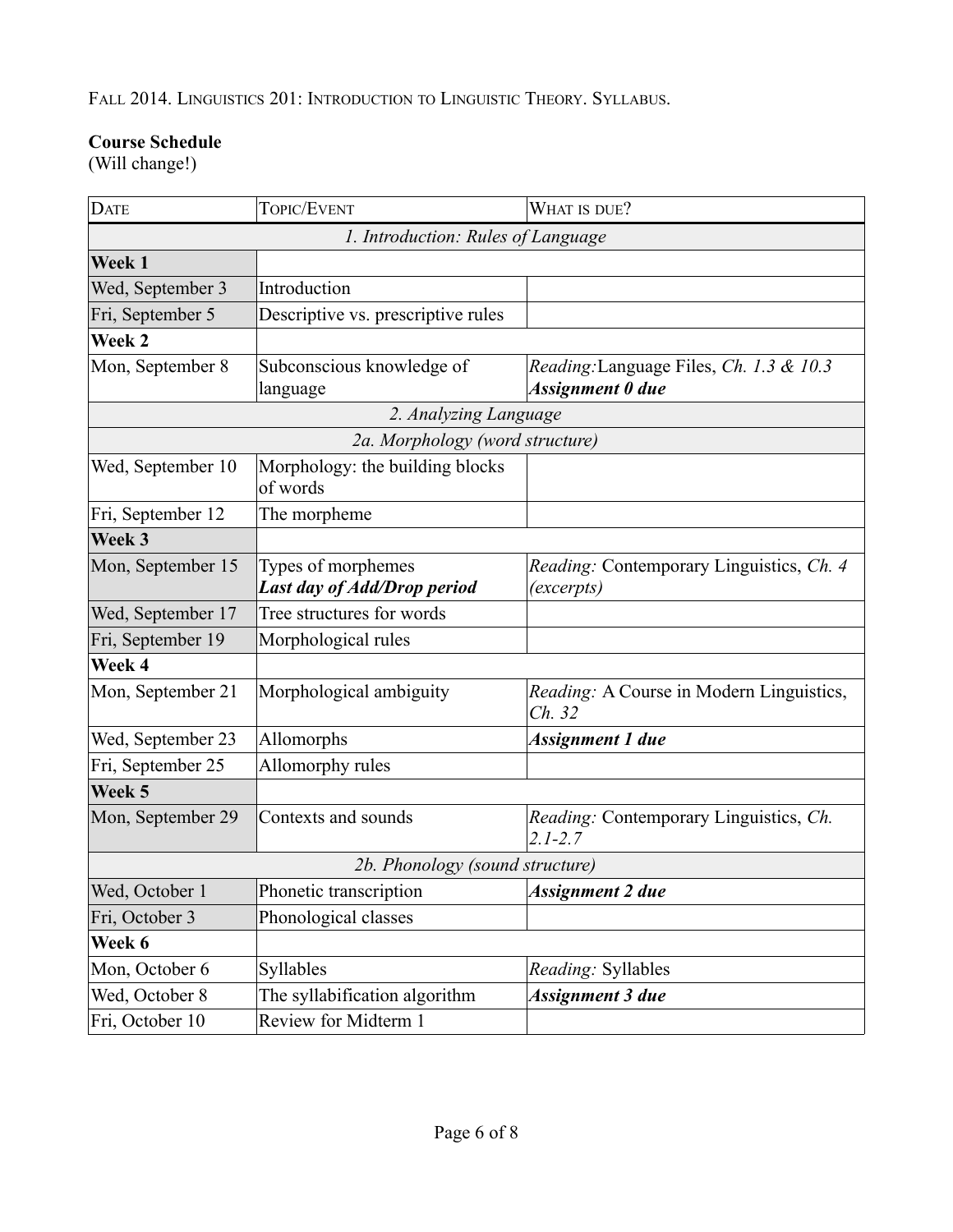| <b>DATE</b>                          | TOPIC/EVENT                              | WHAT IS DUE?                                                               |
|--------------------------------------|------------------------------------------|----------------------------------------------------------------------------|
| Week 7                               |                                          |                                                                            |
| Mon, October 13                      | <b>No Class (Columbus Day)</b>           |                                                                            |
| Tue, October 14<br>(Monday Schedule) | Midterm 1                                |                                                                            |
| Wed, October 15                      | <b>No Class</b>                          |                                                                            |
| Fri, October 17                      | Impossible words                         |                                                                            |
| Week 8                               |                                          |                                                                            |
| Mon, October 20                      | The Phoneme                              | Reading: Contemporary Linguistics, Ch. 3<br>(excerpts)<br>Assignment 4 due |
| Wed, October 22                      | Allophones                               |                                                                            |
| Fri, October 24                      | Allophony rules                          |                                                                            |
|                                      | 2c. Syntax (sentence structure)          |                                                                            |
| Week 9                               |                                          |                                                                            |
| Mon, October 27                      | Syntax: building sentences from<br>words | Reading: Language Files, Ch. 6.1-6.4                                       |
| Wed, October 29                      | <b>Phrase Structure Rules</b>            | Assignment 5 due                                                           |
| Fri, October 31                      | The problem of infinity                  |                                                                            |
| Week 10                              |                                          |                                                                            |
| Mon, November 3                      | Review for Midterm 2                     |                                                                            |
| Wed, November 5                      | Midterm 2                                |                                                                            |
| Fri, November 7                      | Constituency tests                       |                                                                            |
| Week 11                              |                                          |                                                                            |
| Mon, November 10                     | Discovering new constituents             | Reading: Language Files, Ch. 6.5<br><b>Assignment 6 due</b>                |
| Wed, November 12                     | <b>No Class (Tuesday schedule)</b>       |                                                                            |
| Fri, November 14                     | <b>Syntactic Ambiguity</b>               |                                                                            |
| Week 12                              |                                          |                                                                            |
| Mon, November 17                     | <b>Syntactic Ambiguity, Continued</b>    | Reading: Recursion<br>Assignment 7 due                                     |
| Wed, November 19                     | Recursion                                |                                                                            |
|                                      | 3. Language Variation                    |                                                                            |
| Fri, November 21                     | Word order across languages              |                                                                            |

*... continued on next page ...*